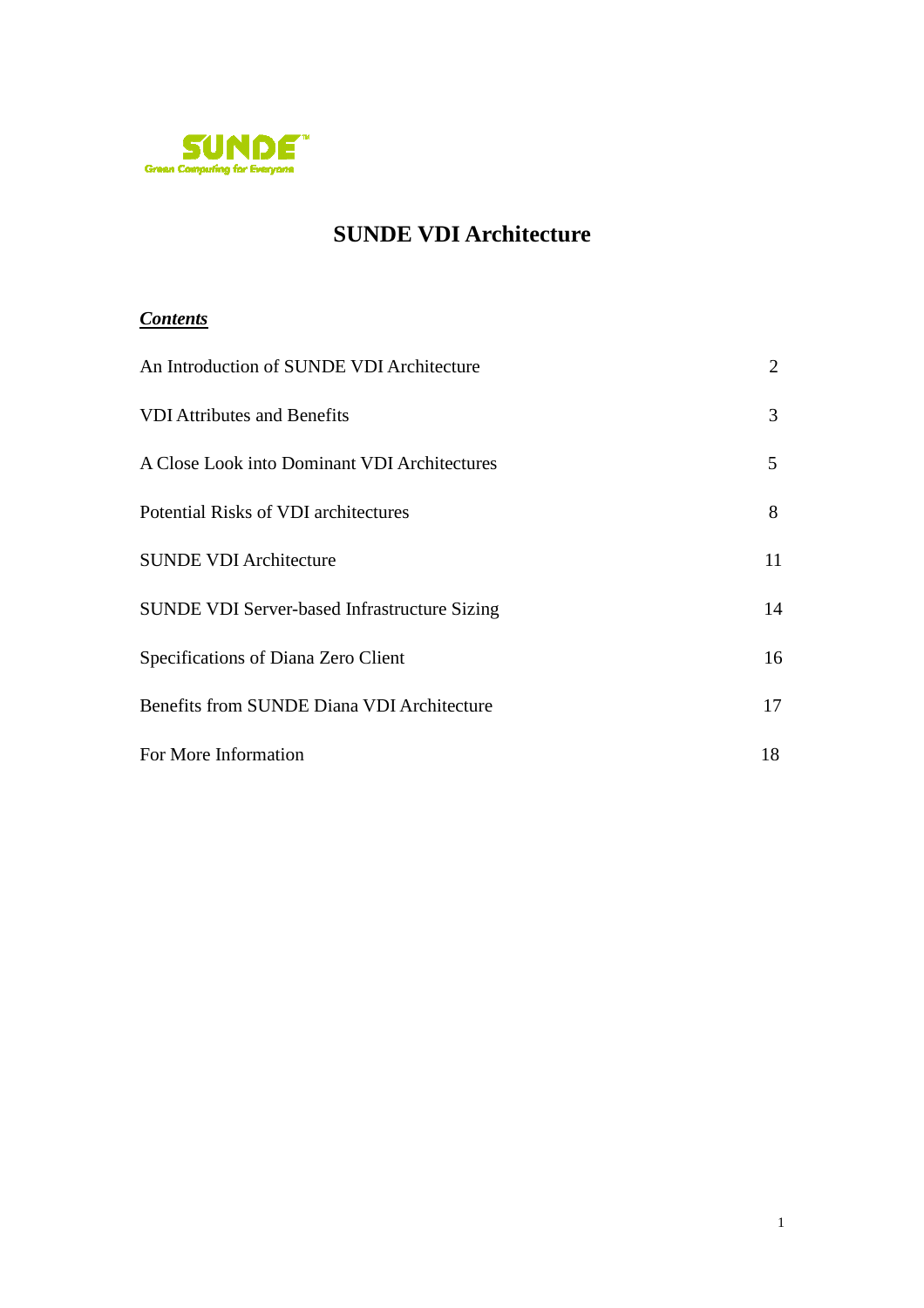## **1. An Introduction of SUNDE VDI Architecture**

Virtualization is a powerful trend today. Many companies have adopted virtualization technologies for their servers and in their data centers to simplify administration and to reduce management chores and operating costs while maintaining reliability and safeguarding against disasters. Seeing the significant benefits virtualization delivers in those environments, many companies are extending the power of virtualization by turning to Virtual Desktop Infrastructure (VDI) solutions.

Virtual Desktop Infrastructure is a desktop virtualization technique enabling users to run desktop operating systems and applications inside virtual machines (VM) that resides on a server in the data center. Desktop operating systems inside virtual machines are also referred to as virtual desktops. By consolidating and centralizing the virtual desktops, desktop maintenance and costs are streamlined, administrative and management tasks are significantly reduced; data is easier to safeguard and back up and even power consumption can be dramatically cut down.

SUNDE® offers a complete, purpose-built solution for virtual desktops combining a unique Zero Client endpoint with tools designed specifically for the deployment and management of virtual desktops. SUNDE virtual desktop hardware consists of a Zero Client device—Diana which connects to a keyboard, mouse, monitor and Ethernet connection. Diana Zero Client enables users to execute a desktop operating system within a virtual machine running on a single computer or server. Every endpoint operates as a completely self-contained unit with its own operating system, peripherals, and applications. The vPointServer software on the server contains vPoint display protocol, delivering a rich end-user experience that includes 1080P full screen video, multi-media, user personalization and secure desktop roaming. Diana Zero Client architecture paired with VDI solution becomes a quick, secure way to deliver applications to users.

This whitepaper will help you understand SUNDE Diana VDI architecture and the technology involved in server-based virtual desktops computing and briefly compare SUNDE Diana Zero Client to a variety of dominant VDI architectures. It also provides general guidelines for sizing and configuring the supporting server and storage infrastructure to help ensure a successful Diana VDI system deployment.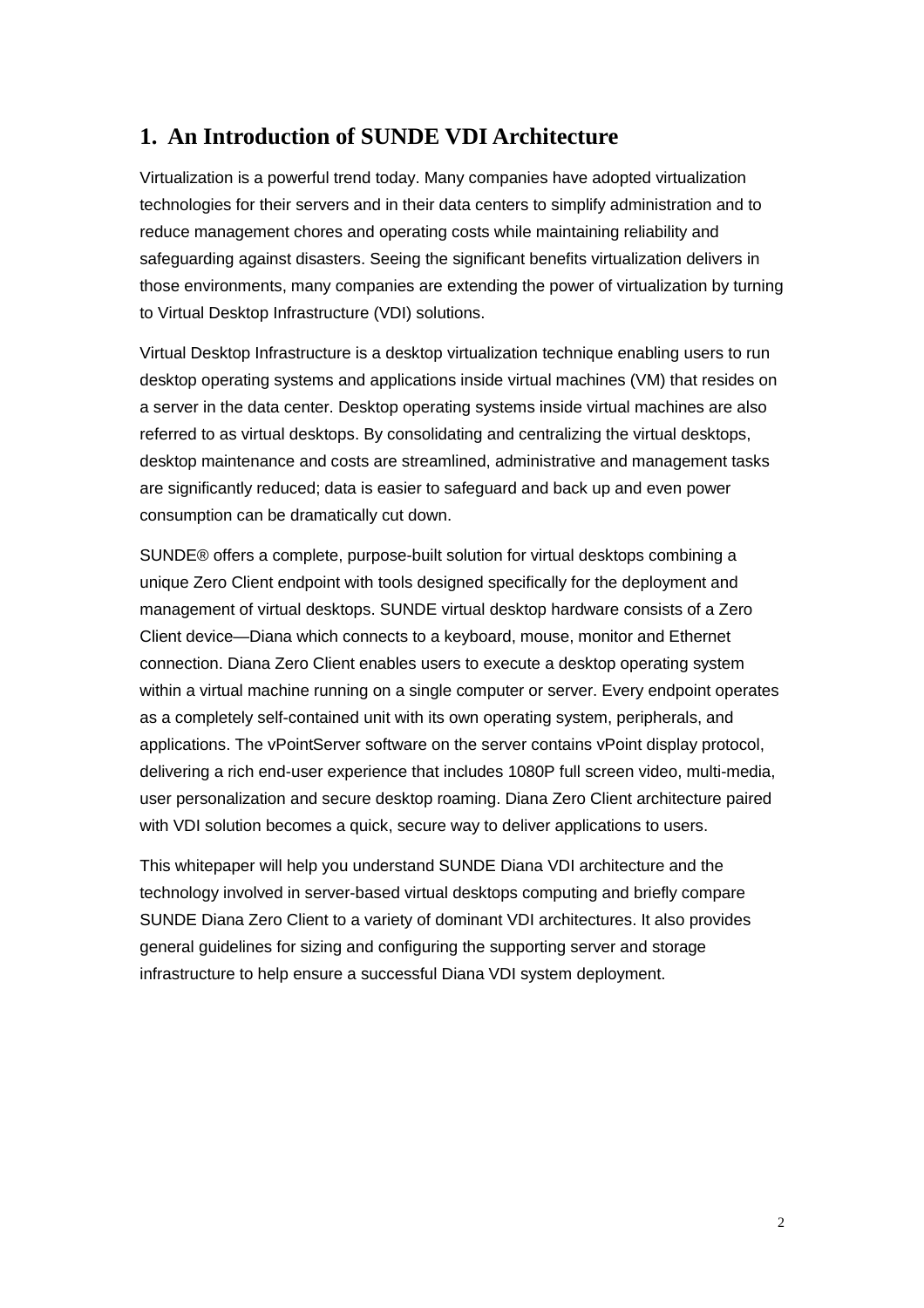# **2. VDI Attributes and Benefits**

Similar to earlier end-user virtualization approaches like terminal services, VDI solution offers many benefits from consolidating and virtualizing desktops.

## **Improved efficiency.**

- A new VDI workstation can be set up in less than 15 minutes compared to hours or days for a traditional workstation. IT technicians can create a library of VDI images to meet all of the company needs.
- Helpdesk IT technicians can perform tasks from within the data centre, eliminating the need to travel to the user's location trouble-shooting. Problem resolution will be quicker as everything is located within the data centre.
- Centralized virtual desktop images can easily and quickly be monitored, backed up and recovered, and patched or upgraded. One support technician can handle 5 times as many VDI users compared to PC users.
- More scalable management by storing and managing thousands of virtual desktop images on fewer centralized physical servers, accessed from a single management console.
- The endpoint's connection to the virtual desktop can be suspended at any location and then immediately resumed from any other endpoint without any interruption of applications or open files – such as when moving from your office to a conference room – users can quickly access resume work at any location.

## **Green credentials and lower costs**

- Consolidating desktops onto shared server hardware gives users more cost-effective peak computing resources with much greater utilization levels overall.
- Most VDI clients use less electricity than a desktop computer. Users can deploy VDI to reduce carbon footprint and save money in power costs.
- Server based services can be controlled and used more efficiently e.g. load balancing and shutting off virtual machines whilst not in use.
- Higher utilization rates with centralized hardware upgrades and software licensing can be achieved.
- As the VDI desktop client lasts longer, refresh is typically 7-10 years, compared to 4-5 years for a traditional desktop. This can save both on purchase cost and replacement parts but also on warranty fees, user downtime and IT staff productivity.

## **Improved security and data integrity**

- There is no local PC storage device data is centrally stored within the data centre. Data loss stemming from both hardware failures and from the loss or theft of PCs and laptops can be eliminated.
- Strong security management, monitoring and control over clients and network transmissions ensure compliance with data security and records retention policies.
- Server based computing improves a company's ability to use resources as a common pool.

### **Better productivity**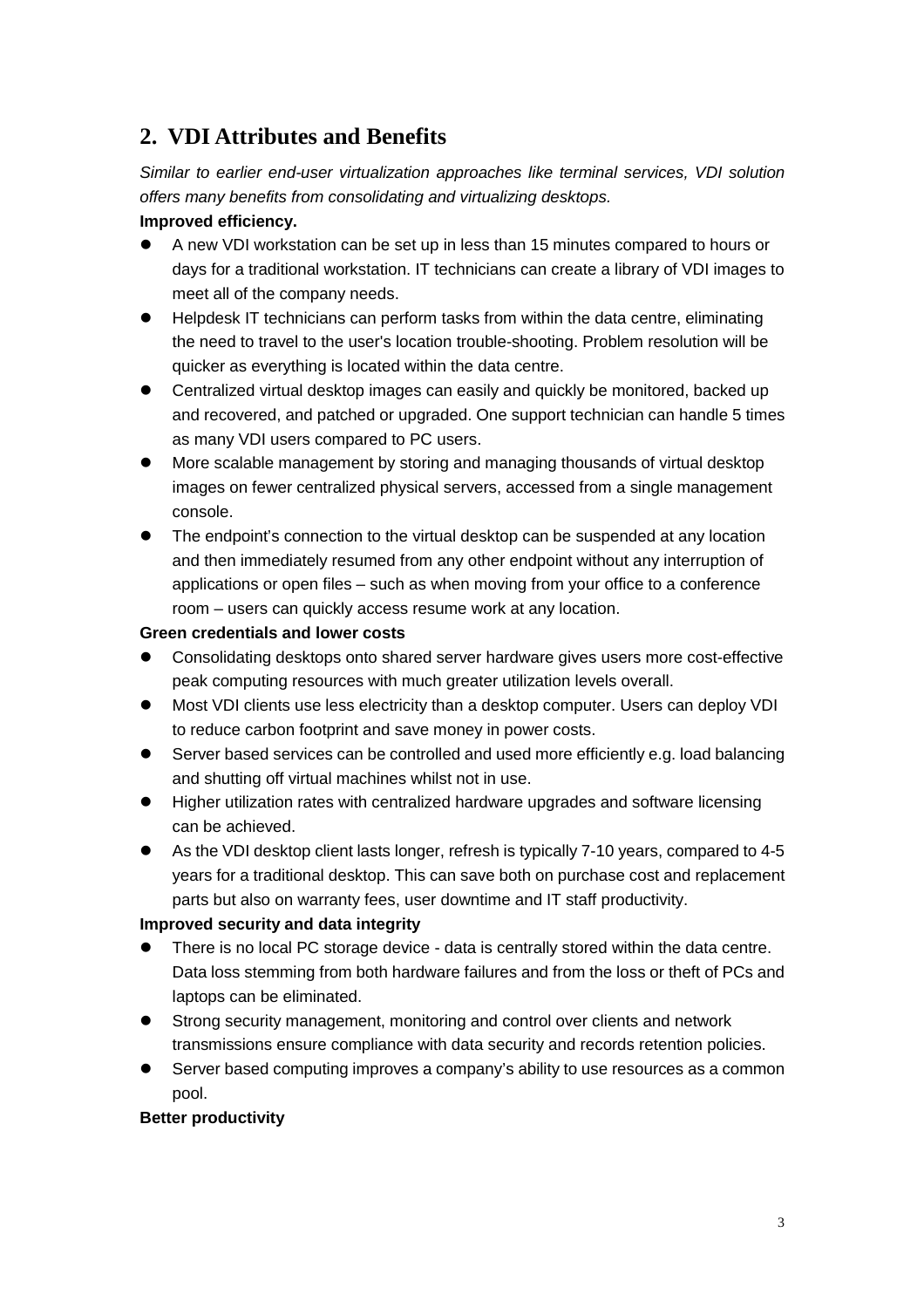- Configuration of desktop resources (memory, applications and storage) can be modified more quickly, with no interruption to the end-user or any need to travel to a user's location or to round-trip ship a computer for upgrading.
- There is no user-training required as the experience is exactly the same as a traditional PC.

But instead of running a single operating system on shared server hardware, VDI solution is intended to deliver the full capabilities of a native Windows desktop to users. VDI has a number of advantages that terminal servers have a tough time matching.

For one, more applications can run in VDI, Not all applications can be installed in a terminal services environment, due to the fact that they require full access to the operating system, not just to what the user can access.

For its own Remote Desktop Protocol (RDP), which powers a number of terminal services, Microsoft has developed a workaround to redirect system call requests, though some of the applications still may not work correctly.

Applications in a terminal server environment can also have issues when it comes to graphic displays. Flash typically cannot be rendered through RDP by traditional means. Some applications that use the Windows Presentation Foundation, which needs to interact with a graphics processing unit, also will not work in terminal server.

Because of such issues, Most times, Windows 7 platform in a virtual machine is a lot better when it comes to application compatibility.

Under VDI, every user has his or her own copy of the operating system that can be customized to suite individual needs. VDI promises significant benefits including:

**Increased flexibility**-- Flexible desktop provisioning allows virtual desktops tailored to the needs of specific users, engagements or work locations. Each desktop virtual machine can be customized with specific settings, productivity applications.

**Less compatibility issues**-- multiple OS environments can co-exist on the same physical server. VDI eliminates most application-compatibility issues and also enables OS migrations without having to upgrade server hardware.

**Reduced conflicts**-- Each end user gets his or her own OS, resources and applications, keeping users isolated from each other. VDI protects each user from problems generated by other users.

Enhanced Flexibility -- With snapshot technology, users have the ability to roll back desktops to different states. This offers great flexibility in events of an OS corruption or malware infection.

VDI is growing in popularity for environments where system state must be preserved, advance rights are required, or user isolation is an issue.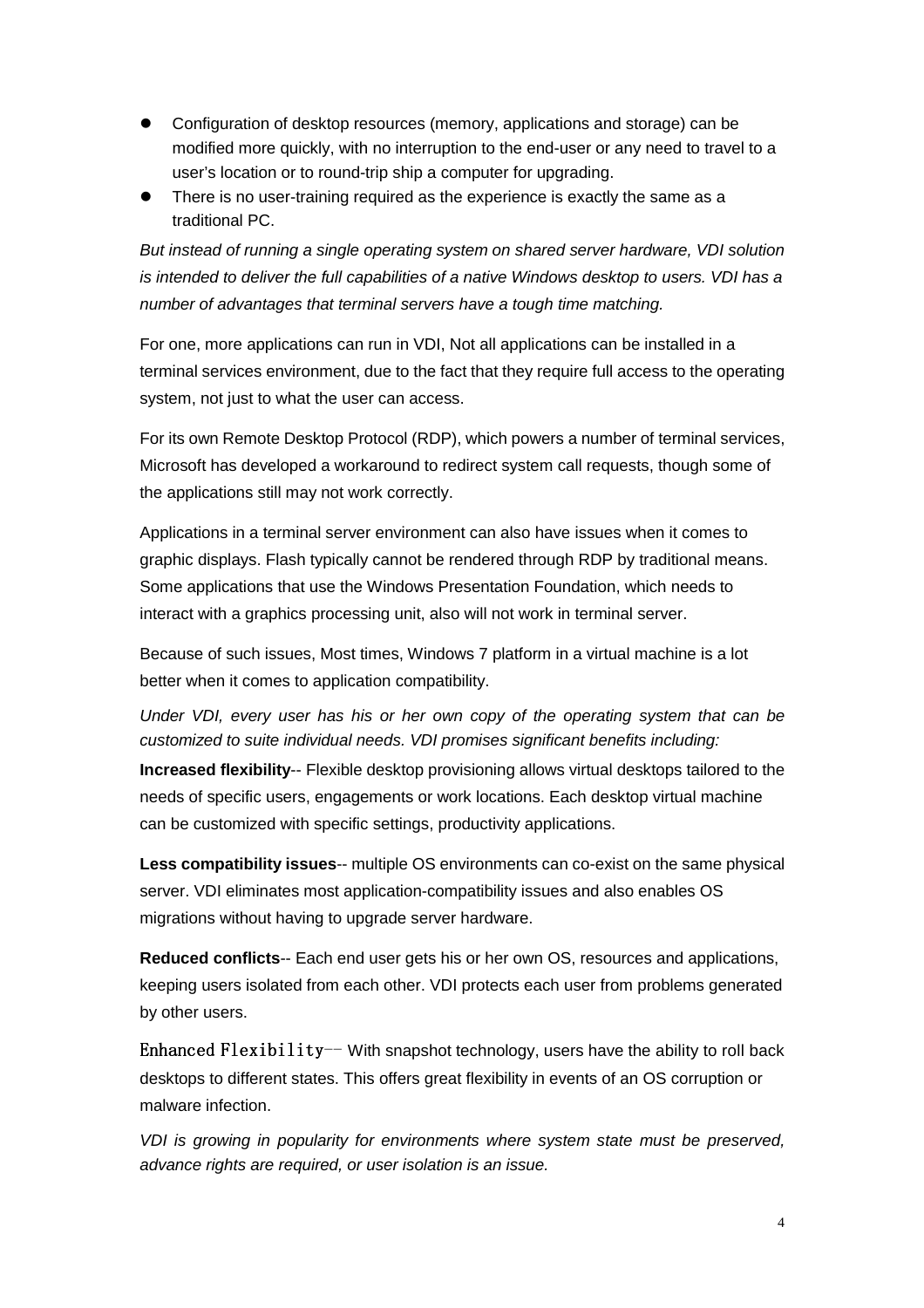# **3. A Close Look into Dominant VDI Architectures**

Different architectures are available for virtual desktops: what level of centralization, which hypervisors, management tools, and connection brokers to use; whether virtual desktops are only server-based or also client-based, etc. In this paper, we will focus on the most popular configuration with a client connecting to a server running the virtual desktop.

VDI simulates a copy of desktop including its operating system, software applications document and other customized data, which are stored and executed entirely from the server. Users access their desktop remotely from an endpoint device, ideally experiencing the same as on a physical desktop. To achieve this, the following components are necessary:



- Physical PC(s)/ server(s) -- a physical environment in which all data are executed and stored.
- Hypervisor -- also called virtual machine manager; virtualization software capable of creating and hosting multiple virtual machines.
- Virtual desktop agent-- a connection broker to manage the desktop and for connection to the user's client device via a remote session protocol.
- Client machines/ endpoint device-- a physical device used to see and control the user's virtual desktop.

The PCs/ servers use the hypervisor to create a virtual machine that simulates roughly the same capabilities as physical desktop computers. Virtual machines connect over local area networks to specialized endpoint devices at the users' location that in turn are connected to peripherals like monitors, keyboards, mice and other peripherals to make a complete system.

Since a variety of devices are used today to access VDI infrastructures, in order to achieve optimal results, it is critical for users to make careful choices in both the technical architectures and the products included in their VDI deployment plans. Possibly the most critical choice is the endpoint types or architecture. This choice will often drive many of their other VDI architecture, technology, and vendor choices.

An easy approach is to use **conventional PCs** (also known as thick clients) essentially as a browser to access servers in the data center. Reallocating existing thick clients is a real cost savings for virtual desktop customers because there's no upfront investment for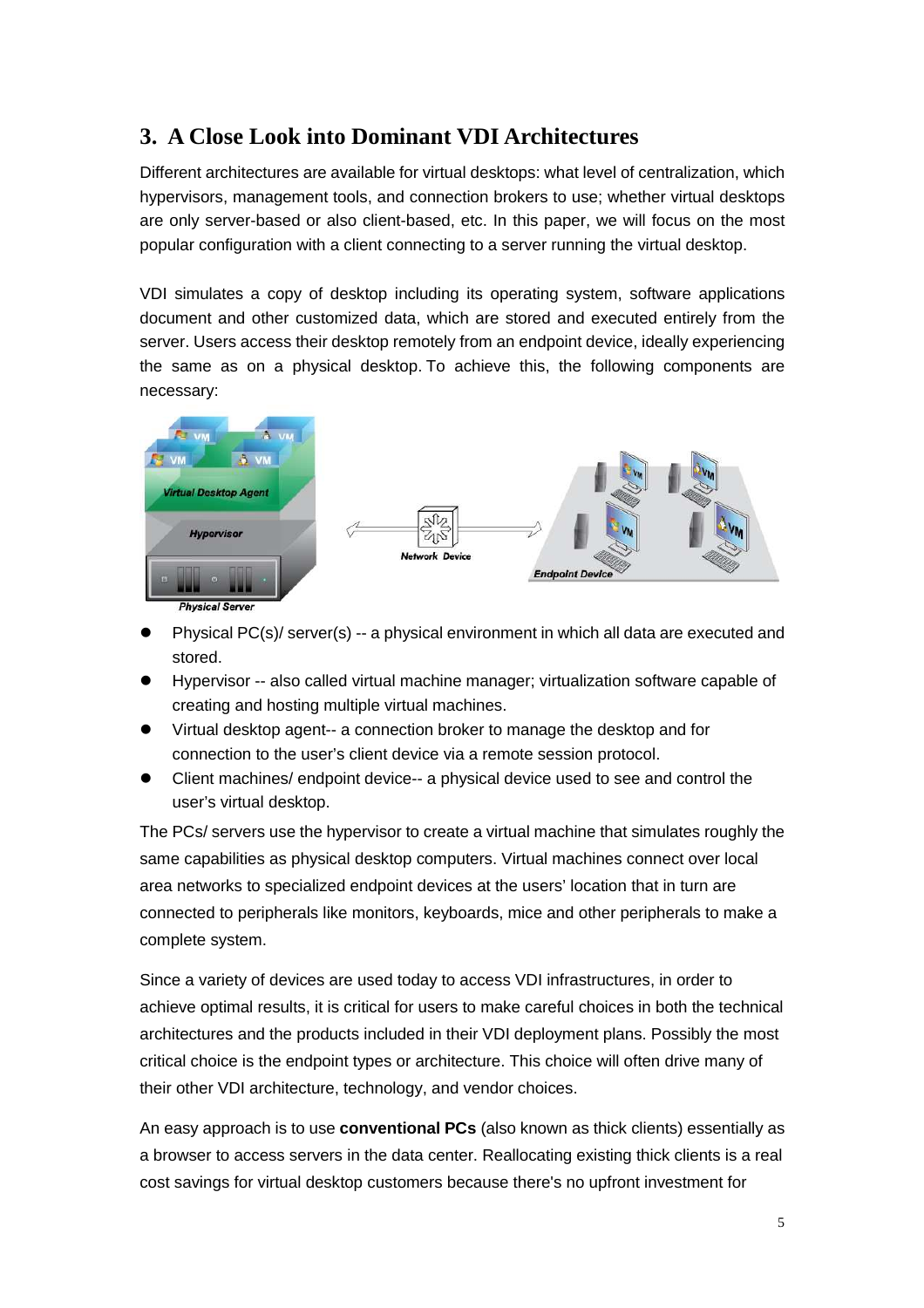desktop systems. But this conventional PC architecture centralizes nothing other than perhaps user files stored on shared file servers accessed across the LAN. Each PC is a fully configured computer with an operating system, drivers, applications, and firmware along with hardware components like a CPU, memory and storage devices needed to hold the operating system and applications.



PCs are sometimes used as deployment platforms for virtual desktop trials, running VDI Client software much like a thin client and connecting to a desktop virtual machine on a data center server. While this might seem like a simple way to test virtual desktops, leaving a PC at the user's desk also leaves all of the reliability, maintenance, and security problems in place and can effectively wipe out many of virtual desktops' potential benefits for IT productivity and TCO.

One alternative to a PC as a VDI endpoint device is what is commonly referred to as a **thin client** – the term "thin" being a comparison to the relative "fatness" of a PC used as a client device.

A thin client takes on many different forms but ultimately includes a CPU, RAM, and local storage and allows for the network connection. Some clients may be higher end to provide better graphics solutions and hard drives, making them more like real PCs than thin clients. They shift the bulk of the operating system and application processing tasks to a central server. The whole dilemma with thin clients is that they have to include a CPU, memory and often even local storage like disks or flash memory to hold VDI client software, local drivers, not to mention energy and cooling, but also include a client operating system such as Windows Embedded, Windows CE, or a proprietary Linux variant that need to be patched, managed, and secured. They're as complex as regular PCs. As you can see, "thin" doesn't mean low maintenance.

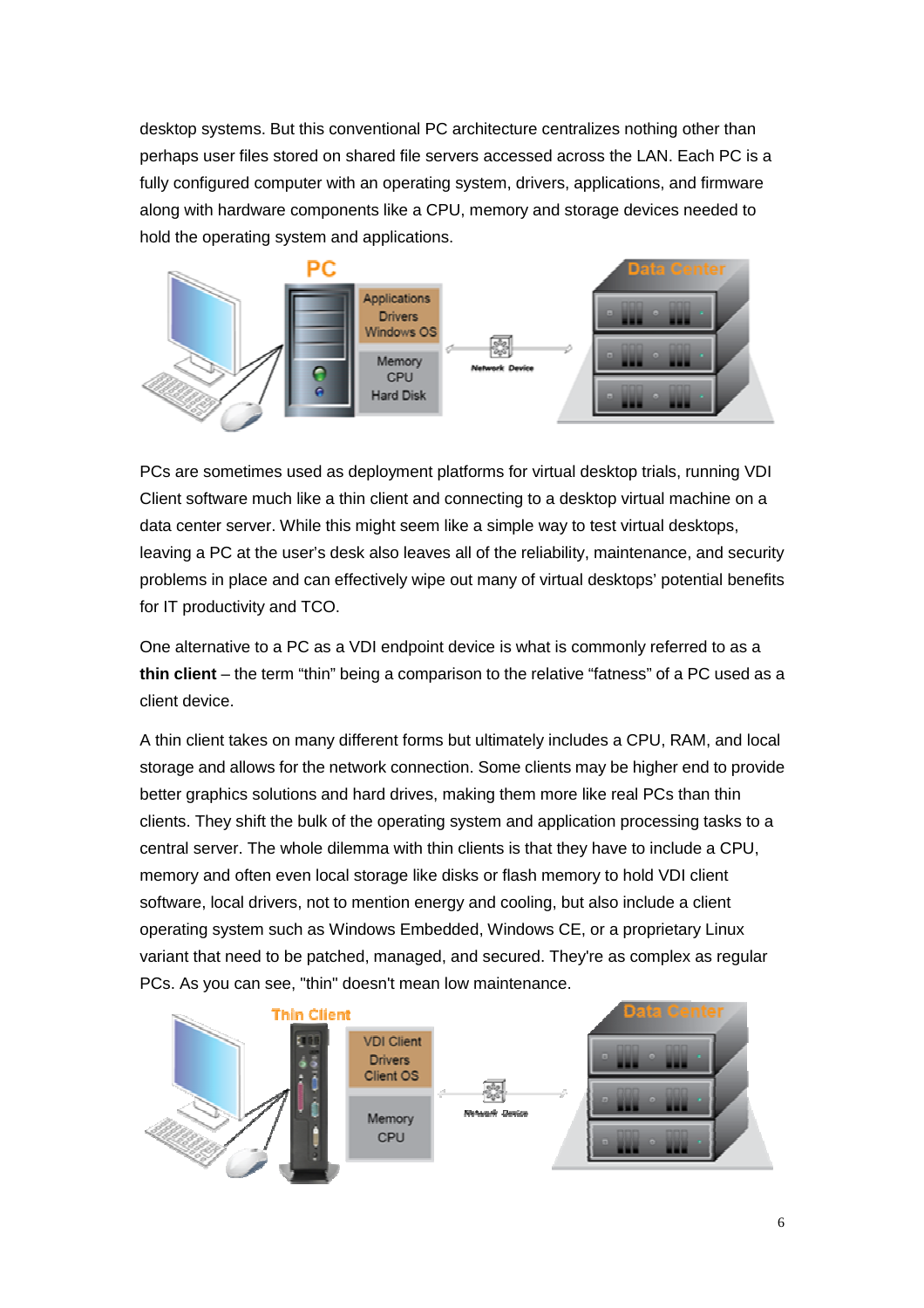Thin clients are generally not designed specifically for VDI. They typically need added licenses to protocol extensions in order to get the terminal services protocols such as VNC, ICA or RDP they use to perform essential VDI functions and rich multimedia display. In many cases these thin clients begin to duplicate the costs and IT management overhead of the traditional PCs they replaced, significantly neutering the potential benefits from deploying virtual desktops.

A more effective endpoint alternative to thin client complexity is a **Zero Client** (also known as ultra thin client). Similar to a thin client, a Zero Client moves the computing power back to the data center, leaving little more than a keyboard and monitor at a user's desk. However, Zero Clients have no extra software, drivers, operating systems, CPU, power supply or memory but only contain the necessary hardware to initialize a conversation with the network, begin network protocol processes, and display server output. Zero Clients centralize all software, processing and management to just what is running on the server.

**Compared to traditional PCs or thin clients, Zero Clients promise benefits of Streamlined management** -- no locally installed operating system and very little or even practically no device-side software, lowering software licensing and maintenance fees – and eliminating the burden of managing software patches and updates for the client OS and drivers.

**No more struggles with security -- completely invulnerable to viruses or other cyber** attacks. The lack of a local operating system shifts total threat exposure back to the server.

**No long delays** – without the need to boot heavy local software, Zero Clients can be ready to work, typically, in less than 10 seconds.

**No configuration headaches** -- Plug and play type to make quick Zero Client deployment and redeployment. Users are given instant access to applications and data; requiring little technological administration.

**Longer service life** -- Lack of moving parts such as hard-drives or CPU fans improves life spans in harsh environments.

**Green credentials and energy saving** -- considered to be the greenest computing option because power usage is much lower-- often less than five watts; and CO2 emission is reduced.

#### **Drawbacks of Zero Clients as VDI endpoints include:**

They require sufficient network bandwidth, since by definition they do not have the processing hardware and firmware/OS required at the endpoint to execute network compression/decompression algorithms.

Because they are specifically designed to leanly support a VDI communications protocol, Zero Clients generally cannot be later repurposed for terminal services or other uses.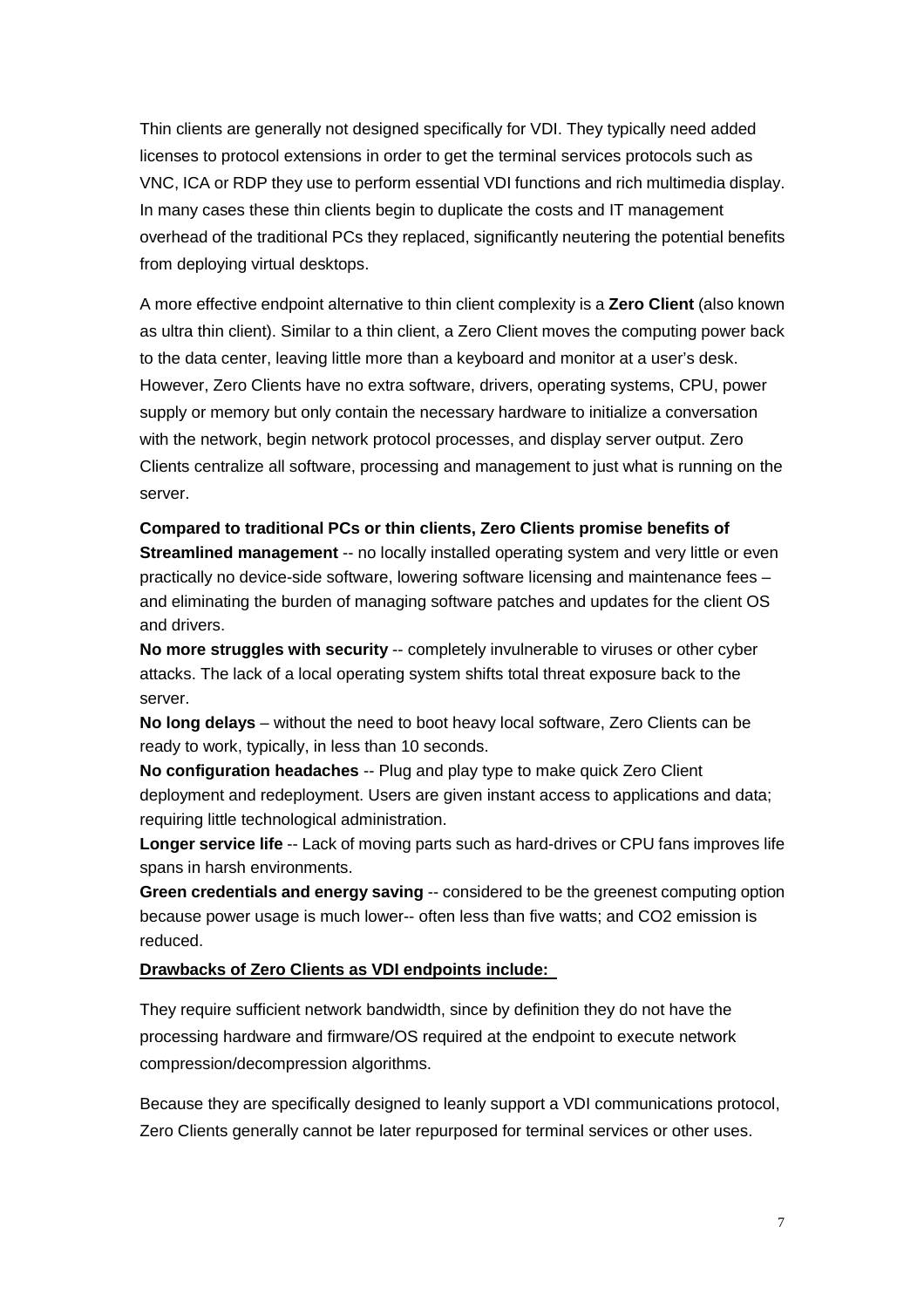# **4. Potential Risks of VDI architectures**

While VDI offers many advantages, using the technology comes with a cost as well.

Most notably, VDI is harder to install than a terminal server setup, especially in large deployments. One might assume that a VDI deployment would be similar to a terminal server setup, but it usually is more complicated. For most deployments of VDI, customers must take on the integration of the endpoint device with management tools, connection brokers, and VDI protocols from multiple vendors, which can significantly raise the complexity and increase the risks and fragility of a VDI deployment. And high skill levels for IT staff are typically required for deployment and maintenance.

Cost is another factor that users should go in deep. In most cases users are being misled if they think that they are going to get a direct financial boost from implementing VDI. In general, some cost savings are possible with VDI if users consider deploying cheaper thin client or Zero Client devices on desktops as opposed to full-blown PCs on desks. However, back-end costs for VDI server infrastructure, licensing and other costs could outweigh these desktop device savings.

The examples below present all of the components and costs except for maintenance when using Wyse thin client and Pano Zero Client as VDI endpoints in their each own system for a 100 seat VDI deployment.

### **Wyse thin client VDI architecture**

—consists of Wyse thin client hardware, Wyse Streaming Manager appliances (used to reduce the image management overhead of the thin client operating systems), the VMware View suite (which includes vSphere hypervisors, the vCenter Server management tool, the View Manager connection broker and the View Agent/Client/Server VDI components) and server hardware.

**The initial capital outlay to purchase a 100 seat Wyse thin client VDI deployment comes to as blow:**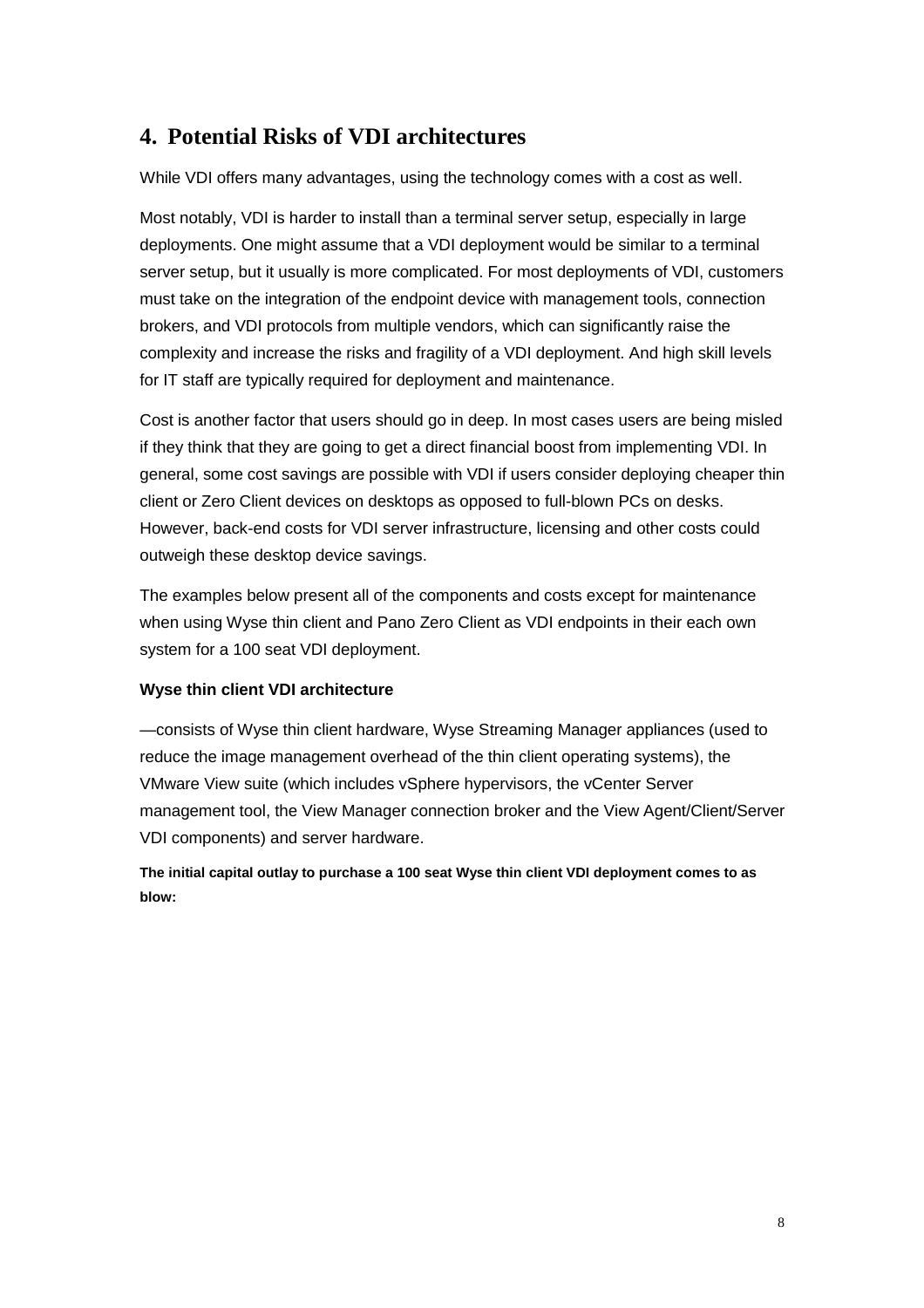```
Wyse R00L Thin Client – 2 GB Flash, 1GB RAM, 1.5Ghz CPU. 
$549 *100 = $54900
Wyse Device Manager Enterprise upgrade from standard license . 
$19 *100 = $1900
Maintenance on Wyse Device Manager Enterprise. 
$11 *100 = $1100 
Wyse Streaming Manager Appliance, (R90LE) one per 25 clients. 
$825 *4 = $3300 
Wyse Streaming Manager Software license per thin client. 
$200 *100 = $20000 
Maintenance on Wyse Streaming Manager. 
$45 *100 = $4500
Wyse TCX Suite protocol extension bundle for RDP 
$35 *100 = $3500
Required maintenance on TCX Suite 
$8 *100 = $800 
VMware View Enterprise (vSphere, vCenter, View Manager, etc). 
$150 *100 = $15000 
Window 2003/2008/XP/7 virtual desktop access license per year 
$100 *100 = $10000 
Server Hardware w/12 CPU cores, 72GB RAM, 7164GB SAS drives 
$7200 *4 = $28800 
Total cost for 100 thin client VDI seats (at list prices) $143800<br>Cost per Wyse thin client VDI seat 31438
Cost per Wyse thin client VDI seat
```
Based on this configuration the initial capital outlay to purchase a 100 seat thin client VDI deployment comes to \$ 1,438 per seat. In addition to these initial capital outlays, thin clients usually require payments for maintenance on not just the hardware but also each of the software components which can end up adding substantially to continuing operating expenses.

### **Pano System Zero Client VDI architecture**

Pano System Zero Client VDI seat along with either VMware vSphere and vCenter server-based licenses or VMware View VM-based licenses comes to a little simpler as \$ 891 per seat but the hardware savings still erodes as more low-end PCs emerge at the sub-\$350 price point.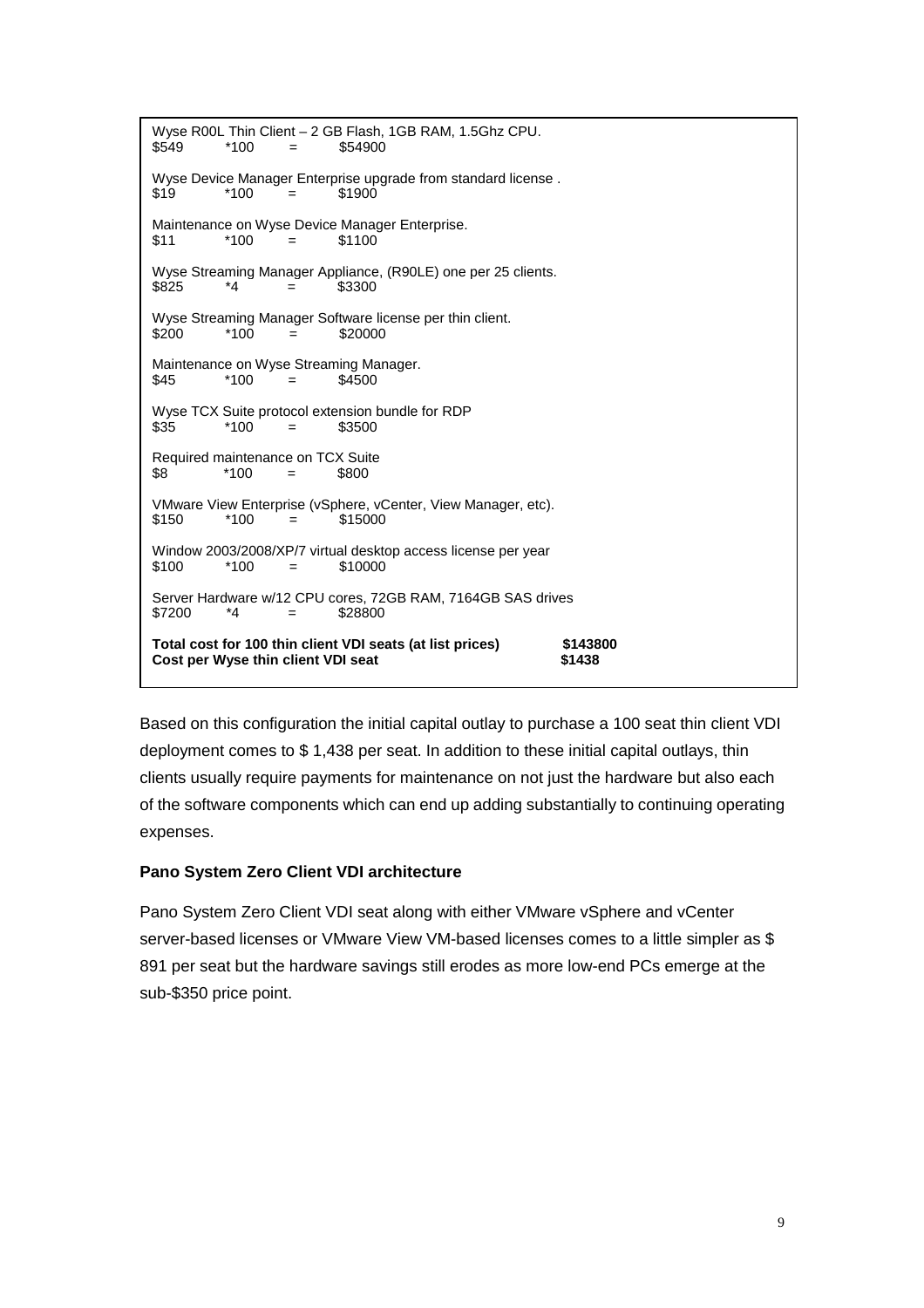```
Pano system, complete with Pano zero client, Pano Controller, Pano Maestro and one year of free 
maintenance. 
$389 *100 = $38900
vSphere Standard Edition server CPU licenses. 
$795 *8 = $6360 
vCenter Standard Edition unlimited hosts license<br>$4995 *1 = $4995$4995  *1 =
Or with VMware View Enterprise concurrent DVM licenses<br>$150   *100 = $15000= $15000
Window 2003/2008/XP/7 virtual desktop access license per year 
$100 *100 = $10000 
Server Hardware w/12 CPU cores, 72GB RAM, 7164GB SAS drives 
$7200 *4 = $28800 
Total cost for 100 Pano zero client VDI seats (at list prices) $89055 
Cost per Pano zero client VDI seat diverse diverse the S891 $891 Cost per Pano zero client VDI seat based on VMware View $927
Cost per Pano zero client VDI seat based on VMware View
 \overline{a}
```
**The initial capital outlay to purchase a 100 seat Pano Zero Client VDI deployment comes to as blow:** 

Of course, some of these costs are offset by extending the life of obsolete client hardware and the fact that there is less hardware to buy, manage and maintain in office environments. When VDI is done correctly, VDI probably ends up being net neutral as far as costs are concerned--your increased up-front costs are offset by reduced day-to-day costs. But in most cases it will take something like five years before a VDI project pays for itself, by which time it will probably be time for a new project.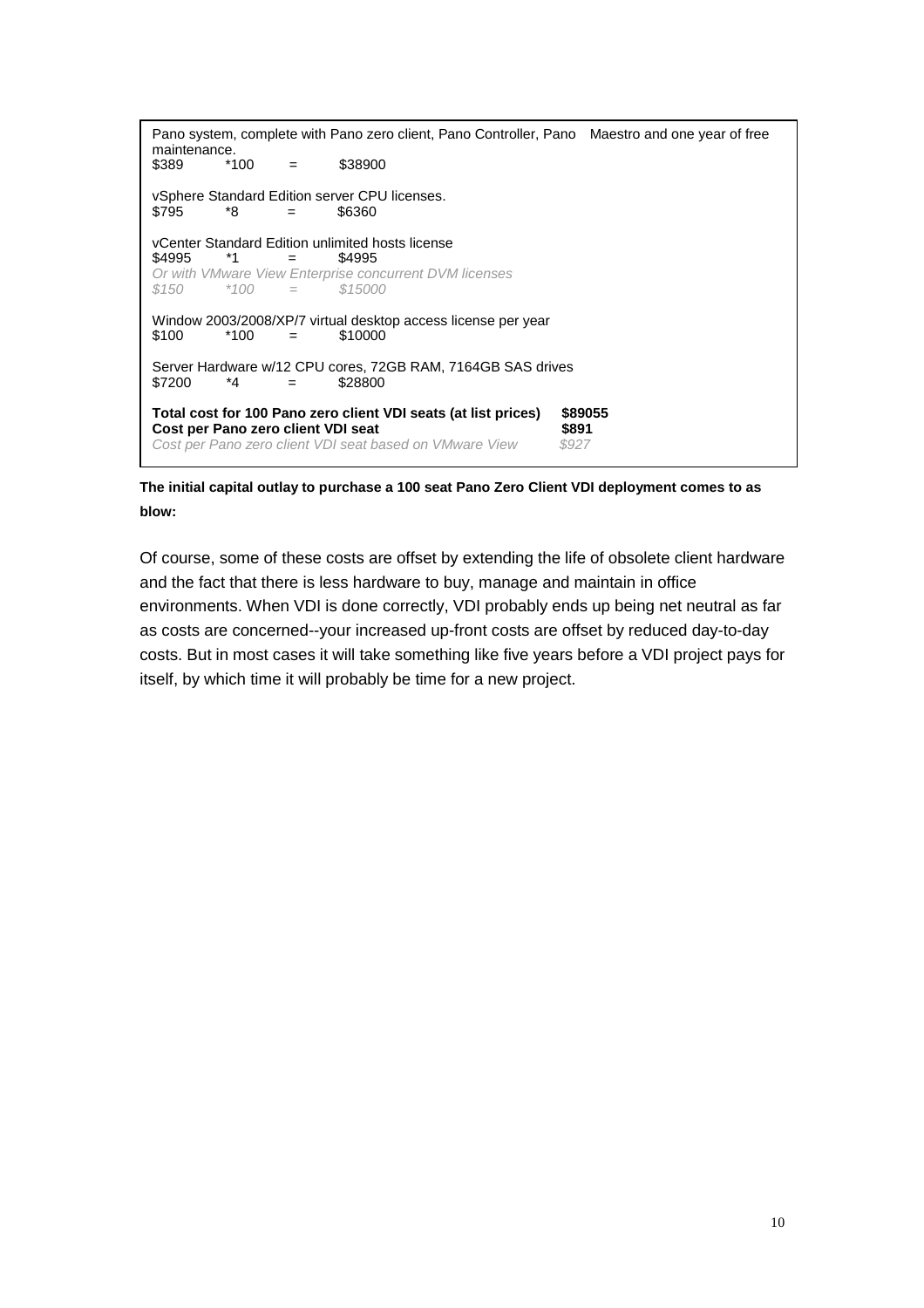# **5. SUNDE VDI Architecture**

SUNDE VDI architecture simplifies VDI deployment into only the Diana Zero Client as access device at the endpoint and vPointServer software installed on the server, freeing complexity and costs of deployment and maintenance from integration with expensive software and licenses. The complete VDI solution that SUNDE provides consists of the following components.

## **ENDPOINT HARDWARE**

SUNDE Diana Zero Client is the heart of SUNDE VDI architecture, consisting of a compact purpose-built desktop virtualization hardware endpoint that sits on the user desk and connects the display, input devices and other USB peripherals to the VM running on the server. It is a true Zero Client because in contrast to thin client and PC endpoints it contains no CPU, no storage, and no operating system or software. As a result, it consumes very little power — about 5 watts when fully active and under 0.2 watts when in sleep mode — and is tamper-resistant and never stores any data locally, eliminating the risk of data loss from equipment theft. More importantly, it requires no endpoint management software, no patch management, no firmware upgrades, and no local OS licensing fees or updates – both significantly reducing virtual desktop deployment costs and improving on-going IT productivity.

In contrast to most thin clients, the Diana Zero Client itself contains no USB or other drivers. Instead, it utilizes only the native drivers in the Windows Operating System running in the connected VM and simply handles communications between the VM operating system and the ports on the Diana Zero Client, much like a PC system bus or chipset.

This approach improves performance when displaying video or other multimedia and also greatly simplifies deployments since most types of USB devices work on a Diana Zero Client without any specialized support – unlike thin clients, vendors do not have to write or supply special drivers to allow peripherals like scanners or printers to connect to the endpoint – instead standard Windows drivers can be used.

Diana Zero Client contains various jacks for connecting desktop peripherals. These include a DVI-I video port, an RJ-45 Ethernet jack, four USB connectors, plus an analog audio port for headphones and speakers. It also includes a single user interface element, the button located on the front corner of the top. The button serves both as an indicator of the connection status, glowing steady blue when successfully connected to a VM, and as a button that allows the user to interrupt the Device-VM connection and return to the SUNDE login screen and connect to another VM. Pressing the button can act almost as a virtualized equivalent of the Ctrl-Alt-Del used to regain control of a physical PC but it never causes the VM to reboot or restart, preserving whatever work and applications are open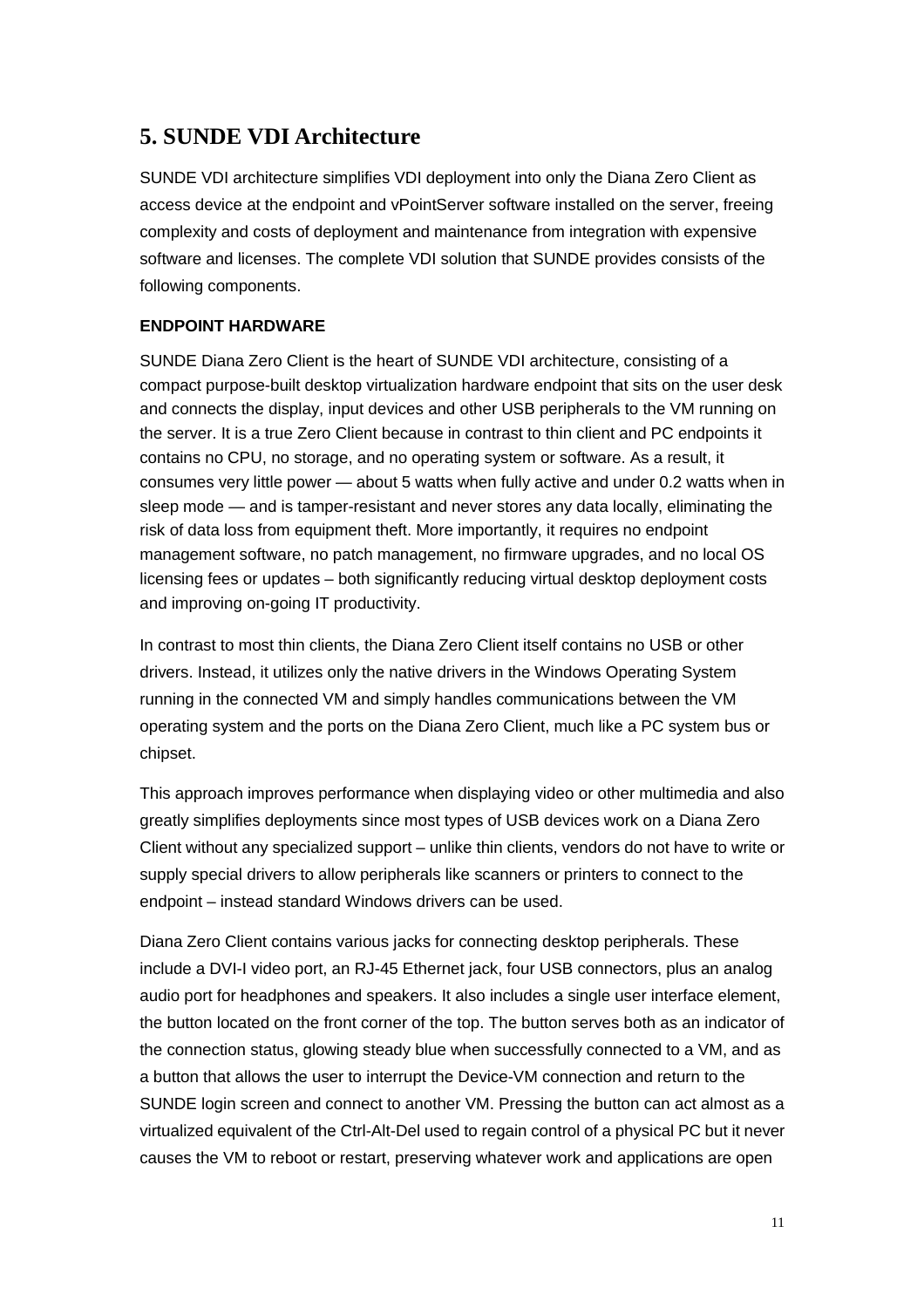so you can log back in to resume work. (See detail specifications of Diana Zero Client at page 16 of this whitepaper)

## **SERVER SOFTWARE**



## **Hypervisor -- Oracle VM VirtualBox**

A fundamental software component supporting the SUNDE Diana VDI is the Oracle VM VirtualBox 4.0. VirtualBox is Oracle's hosted virtualization platform, also known as a Type-2 hypervisor, which means the hypervisor is installed on top of an operating system, not on top of bare-metal equipment. Oracle has announced the general availability of version 4.0 of the Oracle VM VirtualBox free open source virtualization platform, which is a great saving for VDI users. Apart from being free for public use, VirtualBox also includes an extensive toolset to manage virtual operating systems.

(For more information see https://www.virtualbox.org/)

## **Connection Broker – vPointServer Software**

### **SUNDE vPointServer Software**

vPointServer software coordinates the management and administration of SUNDE Diana Zero Clients and virtual machines (VMs) with the virtualization platform software components. vPointServer software enables IT administrators to provision new VMs for users, authorize users and user groups to access specific VMs, and monitor the availability of running VMs. vPointServer software also allows IT administrators to manage thresholds for available VMs to ensure users don't need to wait when logging in while still conserving compute and power resources by shutting down unused VMs. vPointServer software has two distinct roles, any of which may be enabled for any particular VM during the initial setup process:

### **vPointServer consists of 3 components:**

**vPoint Management Console** –provides connection and management of Diana Zero Clients, user accounts and virtual desktops, including discovery, login and user authentication of Diana Zero Clients, user account creation and VM assignment, connection brokering between users and their assigned VMs, monitoring and control over virtual desktops, etc.

**vPointGuest** – includes USB and Audio applications to run in the VM. These applications are transparent to the USB and Audio subsystems that reside in the devices and enable the VM to support a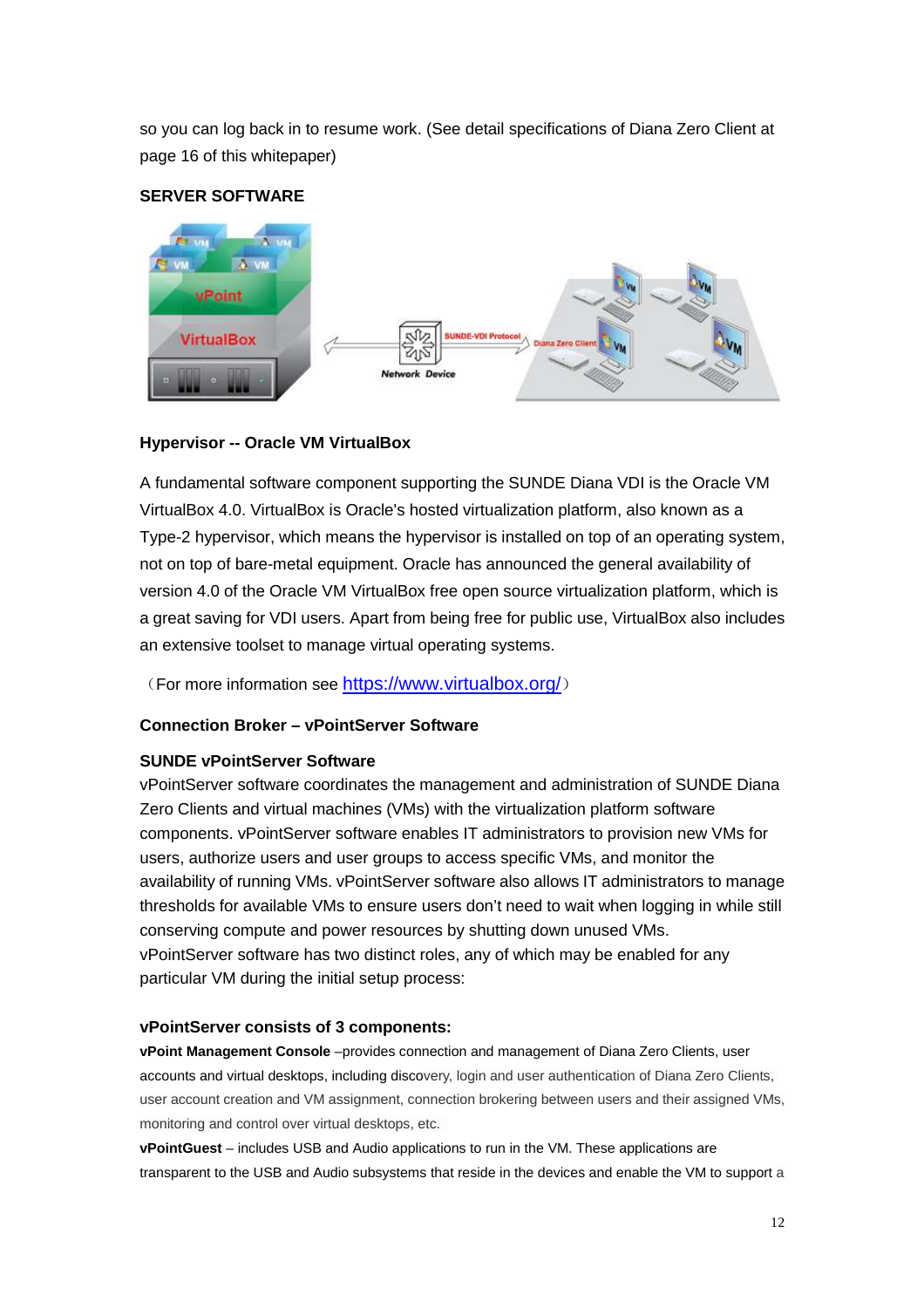variety of USB desktop peripherals and 12 bit stereo audio input & output at the terminal.

**SUNDE-VDI Protocol –** provides the communication link between the vPointServer software and the Diana client devices.

#### **Remote Display Protocol – SUNDE-VDI protocol**

SUNDE-VDI Protocol is specifically designed for SUNDE VDI solution. SUNDE-VDI Protocol provides the communication link between the vPointServer software and the Diana client devices, delivering a full PC experience including rich multi-media, full screen 1080P streaming video and Flash, dynamic graphics, and seamless responsiveness. Unlike remote display protocols, such as ICA or RDP, repurposed for VDI and used by thin clients originally designed for terminal services or other prior generation architectures, SUNDE-VDI Protocol doesn't require any costly or complex protocol extensions to support virtual desktops. SUNDE-VDI Protocol is included with and installed as part of the vPointServer Software and Diana client devices.

Virtual desktops in server-based approach that used by the SUNDE VDI solution, rely on a physical computing infrastructure along with a number of centralized virtual infrastructure software components running on the physical infrastructure. In addition to those central VDI components of virtual infrastructure software and client devices that SUNDE VDI solution provides,

For the host system users will need

- Servers with windows OS mounted
- OS images of either Windows or Linux to mount on VMs
- Storage
- Network

For each workstation users will need

- USB Keyboard and mouse
- Monitor with DVI input
- A category 5/6 network cable to connect to Ethernet network
- Optional: speakers, headphones, microphones and USB peripherals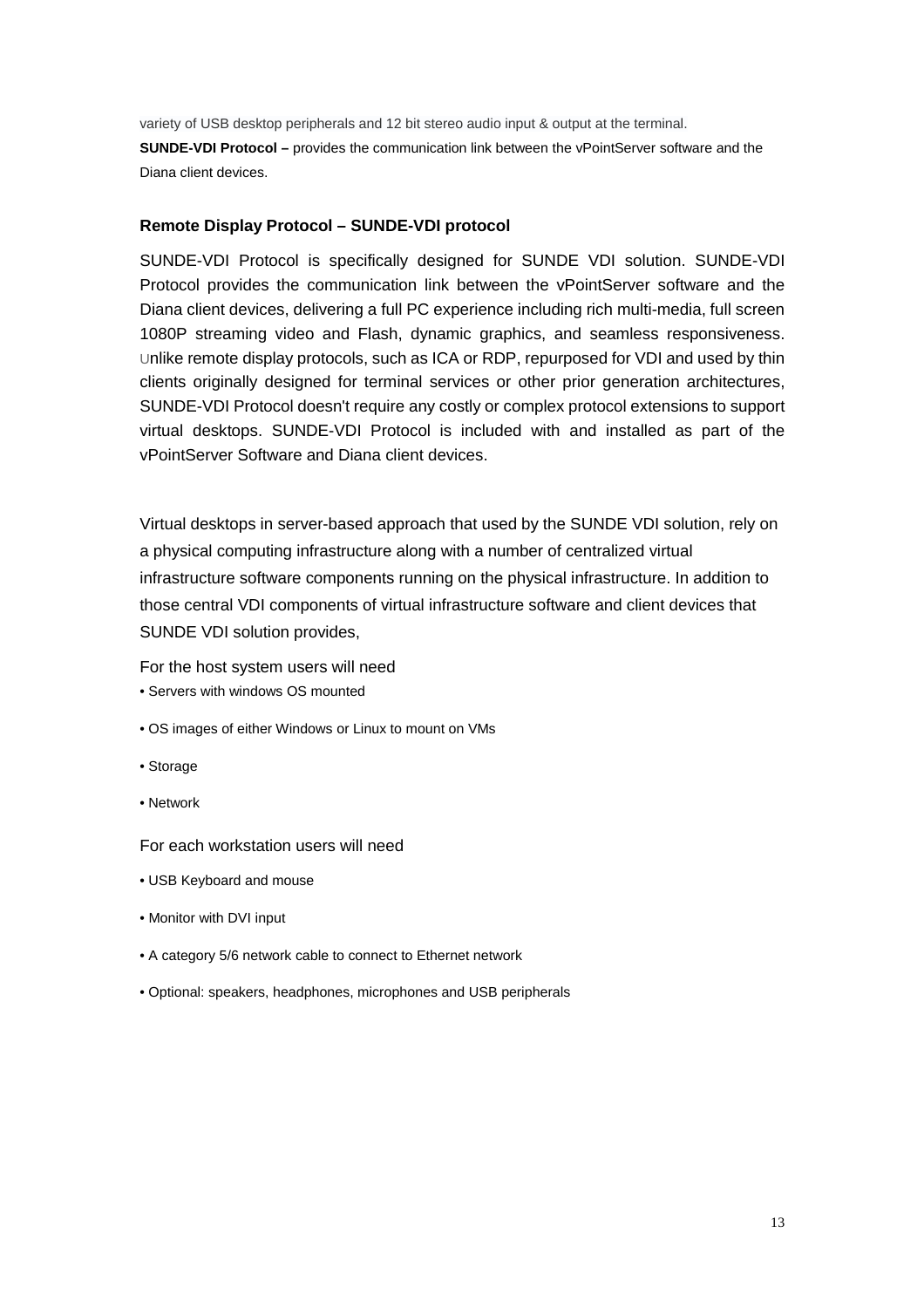# **6. SUNDE VDI Server-based Infrastructure Sizing**

The number of users, intended application suite and overall performance expectation determine how powerful a host system must be in order to deliver the desired end-user experience. This section provides high-level guidelines for determining the system requirements for various numbers of Diana VDI users with various computing workloads. These guidelines can be used as a starting point for sizing your deployment – but our strongest recommendation is to thoroughly evaluate expected workloads for your Virtual Machines (VMs) and expect to make some adjustments and fine tuning as your Diana virtual desktop deployment progresses.

### **Understanding Virtual Desktop Workloads**

Prior to deployment, you should develop use cases for the users you expect to connect to a host. An important consideration in developing use cases involves determining the number and types of applications users will need to operate. These requirements help you identify and measure the users' standard workloads. For example, you should measure the CPU, memory and storage utilization for a typical user workload in your environment. This workload data and the total expected number of users will help you determine the system requirements for your host system.

#### **Light Workloads**

- Task or knowledge workers running only 1 or 2 applications; i.e. a web browser or a billing application.

- Memory allocation of 768 MB (XP) to 1 GB (Windows 7) per VM .
- As many as 6 7 or more active VMs per core can be allocated.
- Storage system needs to provide roughly 30 IOPS per active user.

#### **Medium Workloads**

- Knowledge workers running multiple applications simultaneously, including Microsoft Office applications.

- Memory allocation of 1 GB (XP) to 1.25 GB (Windows 7) per VM.
- About 4 5 active VMs per core.
- Provide around 40 IOPS per active user.

#### **Heavy Workloads**

- Power users using scientific applications, high end graphics or software development.
- Memory allocation of 2 GB or more per VM.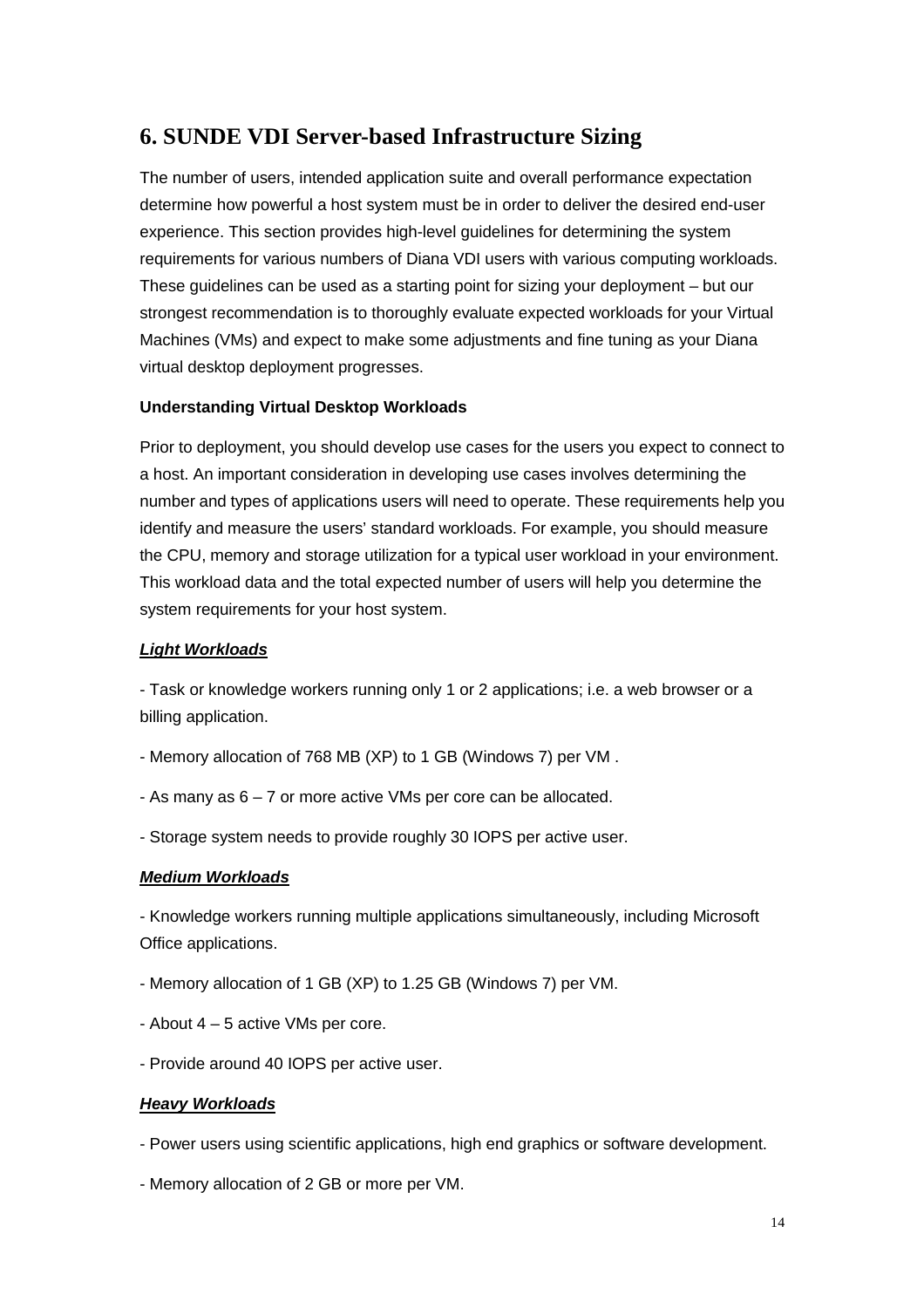- Only 3 4 active VMs per core.
- As much as 50 IOPS per active user.
- For best performance, reserve as many resources as needed

– create reservations in hypervisor and/or provide dual virtual CPUs per VM, even if more VMs than cores on server.

### **Configuring the server and storage infrastructure**

#### **CPU load of a VM is highly dependent on the workload-- VMs per Core: 3 – 7**

- Typical VM load utilizes up to 15-25% of physical CPU, equal to 4-6 VMs per core
- For medium workloads, allocating 4-5 VMs per core is recommended
- 6-7 VMs may be allocated per core for lighter workloads

### **Disk performance is key to VM responsiveness-- VMs per Disk (15K): 4 – 6**

- Both sufficient IOPS (30-50 per VM) and low latency (average read and write latency under 20 ms) required for optimal performance
- Enterprise-level 15K SAS RAID supports 4-6 VMs/drive excluding parity drives
- Lower performance disks may be used with fewer or less demanding VMs
- Either direct attached storage (DAS), or iSCSI/FC SANs may be used
- Large on-controller caches contribute greatly to storage performance
- Test SAN accordingly, actual results vary depending on VM workloads

#### **Adequate VM memory ensures a positive individual user experience**

- -- VM physical memory: 768 MB 2 GB
- Depending on workload and VM OS, 768 MB 2GB should be allocated

- Under-allocation of VM memory can result in Windows paging and over-burden the disk subsystem

- Although not desirable, the total physical memory on server can be over-allocated
- the hypervisor will make intelligent paging decisions for VM's

- Typically, 70-80% of VM memory will be in physical memory, the rest will be in the hypervisor swap.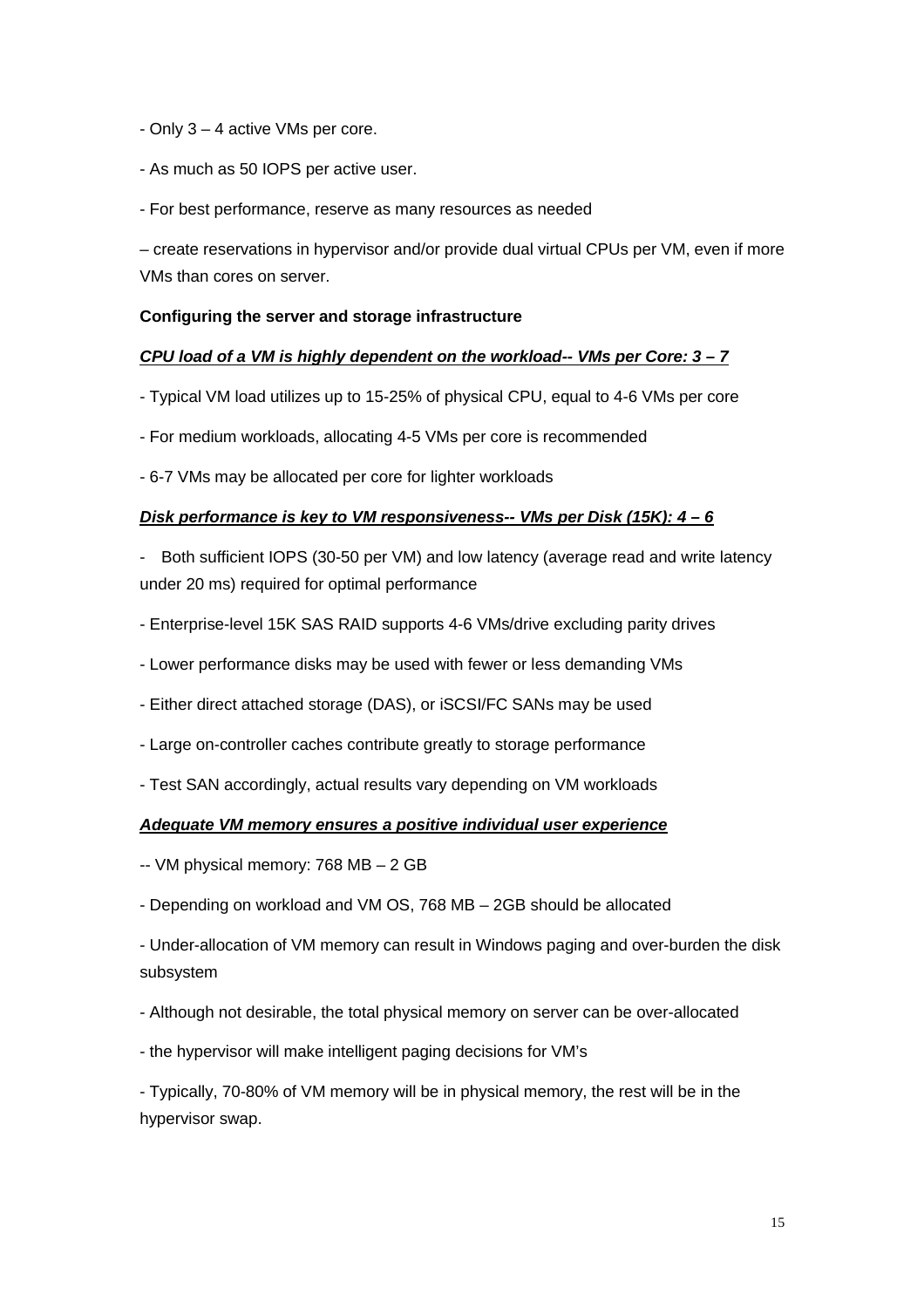#### **Power supply** Input AC110V ~ AC240V 50/60 Hz, Output DC 5V/ 2A **Power consumption** 5W *Front Panel Rear Panel* **Connections:**  $4 \times$  USB 2.0 ports,  $1 \times$  Power LED/switch,  $1 \times$  microphone jack, 1× speaker jack 1× 5V DC in, 1× DVI monitor, 1× RJ45 Ethernet,  $1 \times$  reset key **LED indicators power, network link, and network activity** *Normal display Wide screen* **Display resolutions** 640\*480, 800\*600, 1024\*768, and 1280\*1024 1280\*720, 1280\*800, 1366\*768, and 1440\*900 **Networking** 10/100 Mbps Switched Ethernet **Audio** 12 bit stereo audio input / output via 3.5mm stereo jacks **Internal Hardware** All solid- state design. No moving parts, no fans, no local user storage. Kernel and firmware are updatable **Multimedia Support** Hardware-accelerated 2D graphics, hardware-accelerated video support for most media formats on stand-alone media player applications and browser-based video play at full frame rates. **Color Depth** 24 bit **Screen Orientation** Horizontal & vertical display for outdoor advertising permitted by SUNDE Net Point Server **Supported USB Peripherals** Mouse/keyboard, wireless mouse/keyboard, webcam, memory devices, printer, scanner, barcode scanner, U key, USB to parallel/ serial converter, etc **Supported Operating System** Supports all Windows Operation Systems **Supported Cloud Platforms** <br>Does not support Cloud Computing platforms **Max. No. of users per OS** Depends on the configuration of the host PC **PC configuration** See recommended hardware configuration guide at sunden.com/support **Software** SUNDE vPointServer Management Console with SUNDE-VDI Protocol **Reliability (MTBF)** >100,000 hours (calculated using Bellcore Issue 6 TR-332, Case 2, Part I at 40°C) **Certifications** FCC class B, CE **Environmental** 0-40 degrees Celsius; 10-85% relative humidity (non-condensing); No moving parts permits use in high dust/ particulate/ vibration environments **Size (L\*W\*H)** 180mm\*130mm\*32mm/ 7.1 inches\*5.1 inches\*1.3 inches; shipping size (includes power adapter, documentation, packaging, etc): 265mm\*195mm\*45mm/ 10.4 inches\*7.7 inches\*1.8 inches **Weight** 154g/ 0.34lbs, shipping weight (includes power adapter, documentation, packaging, etc): 0.7kg/ 1.55lbs **Kit contents** Each Diana kit includes an access device, power supply, quick install guide. SUNDE vPointServer software CD, installation & user guide can be downloaded at sunden.com/support; VESA-compliant monitor mounting bracket is optional for an

# **7. Specifications of Diana Zero Client**

additional cost. PC, monitor, keyboard, mouse, speakers, microphone, and other

peripherals are NOT included and must be purchased separately